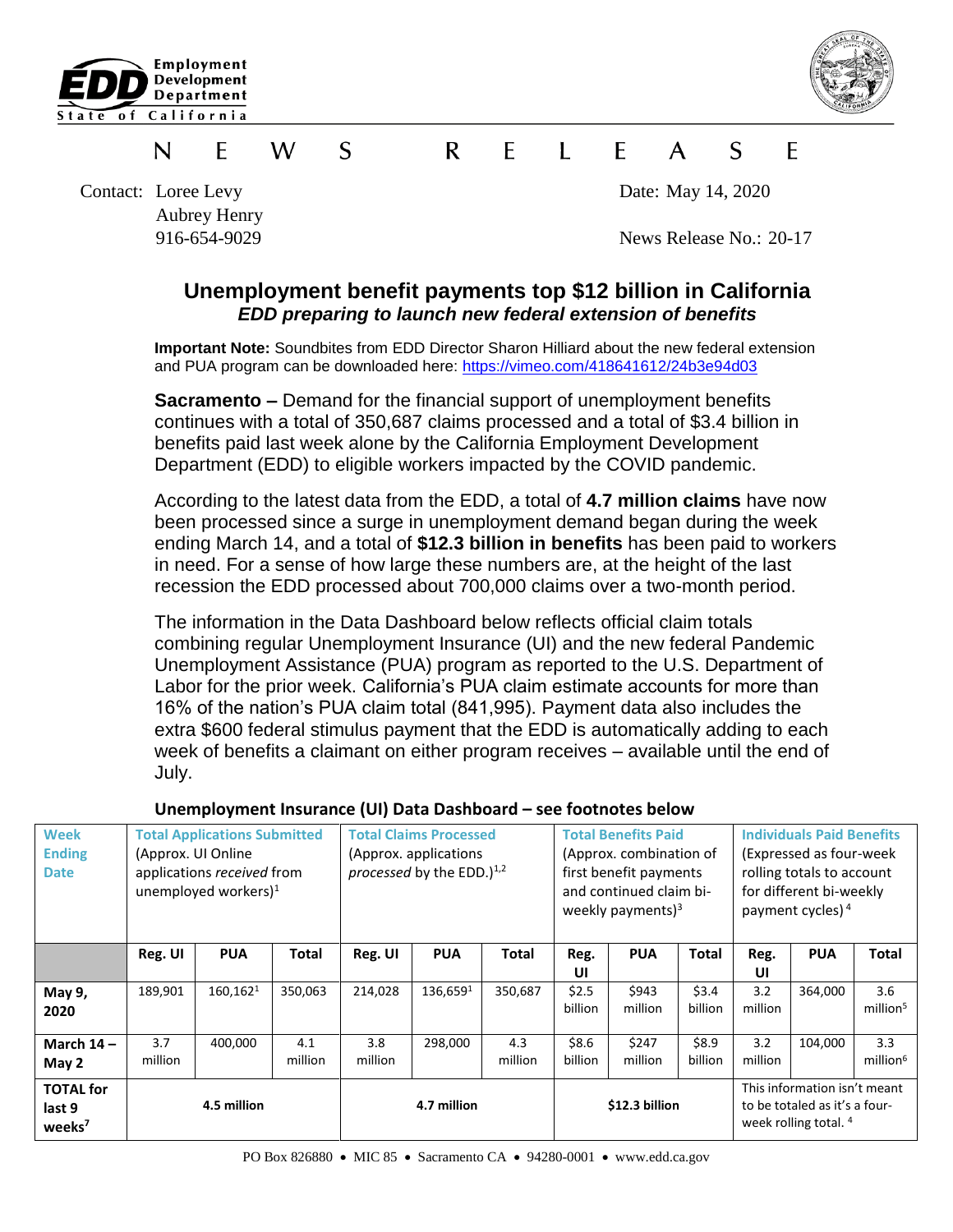- **1.** The Pandemic Unemployment Assistance (PUA) was released in California effective April 28, 2020; PUA running total figure represents less than 2 weeks of data. This figure represents data from April 28 – May 9, 2020.
- **2.** Claims processed through UI Online, along with about 5% of claims that arrive via paper or phone. This accounts for claims received in the current week as well as in past weeks.
- **3.** Includes \$600 federal stimulus payments EDD adds to each week of regular UI/PUA benefits. Regular UI benefits are paid out of California's UI Trust Fund with contributions from employers, PUA and \$600 federal stimulus payments are paid for by the federal government.
- **4.** Four week rolling totals accommodate for numerous variables that dictate what claimants receive benefits in any given bi-weekly period. Data excludes claimants were who fully employed, disqualified or had excessive earnings that would disqualify them for a week of benefits.
- **5.** Four-week running total between week-ending April 11 and week-ending May 2, 2020.
- **6.** Four-week running total between week-ending April 18 and week-ending May 9, 2020.
- **7.** Rounded totals. Claims processed counts can be higher than submitted applications due to processing of applications submitted prior to Week Ending March 14.

### **New federal extension planned for launch**

The EDD has been working around the clock to implement a new 13-week federal extension of unemployment benefits called the Pandemic Emergency Unemployment Compensation (PEUC) established in the federal CARES Act. Due to the different dates, eligibility requirements, and interactions with other UI programs, including the new PUA program, the implementation of this extension has increased complexities. In order to make these PEUC benefits available as quickly as possible during this historic pandemic, the EDD will be rolling the extension out in two phases.

- Phase 1 Starting May 27<sup>th</sup>, the EDD will begin automatically filing PEUC extensions for those who exhausted all available benefits on their claim with a benefit year that started on or after June 2, 2019, and expects the first phase to be completed in early June. These individuals will receive a notice through the mail about 5-7 days after the PEUC extension is filed. This notice will include instructions on how to certify for extension benefit payments if you remain unemployed. Claimants are also encouraged to watch for updates in the Inbox of their UI Online account.
- **Phase 2** Starting in early July, the EDD will begin mailing notices to those who ran out of their regular UI benefits sometime after July 2018 who are not part of the more recent group of those who exhausted benefits in Phase 1. More details will be released later. But the EDD recommends these individuals who remain out of work apply for another UI claim through UI Online if they haven't already done so. The EDD will be required to first check whether or not they would qualify for a new regular claim before an extension could be filed.

**Second phase of Pandemic Unemployment Assistance launches next week** The EDD has also been diligently working to implement the next phase of the new federal [Pandemic Unemployment Assistance program \(PUA\)](https://www.edd.ca.gov/about_edd/coronavirus-2019/pandemic-unemployment-assistance.htm) that applies to the self-employed, business owners, independent contractors and others who are not eligible for regular state-provided UI benefits and are unemployed as a direct result of COVID-19.